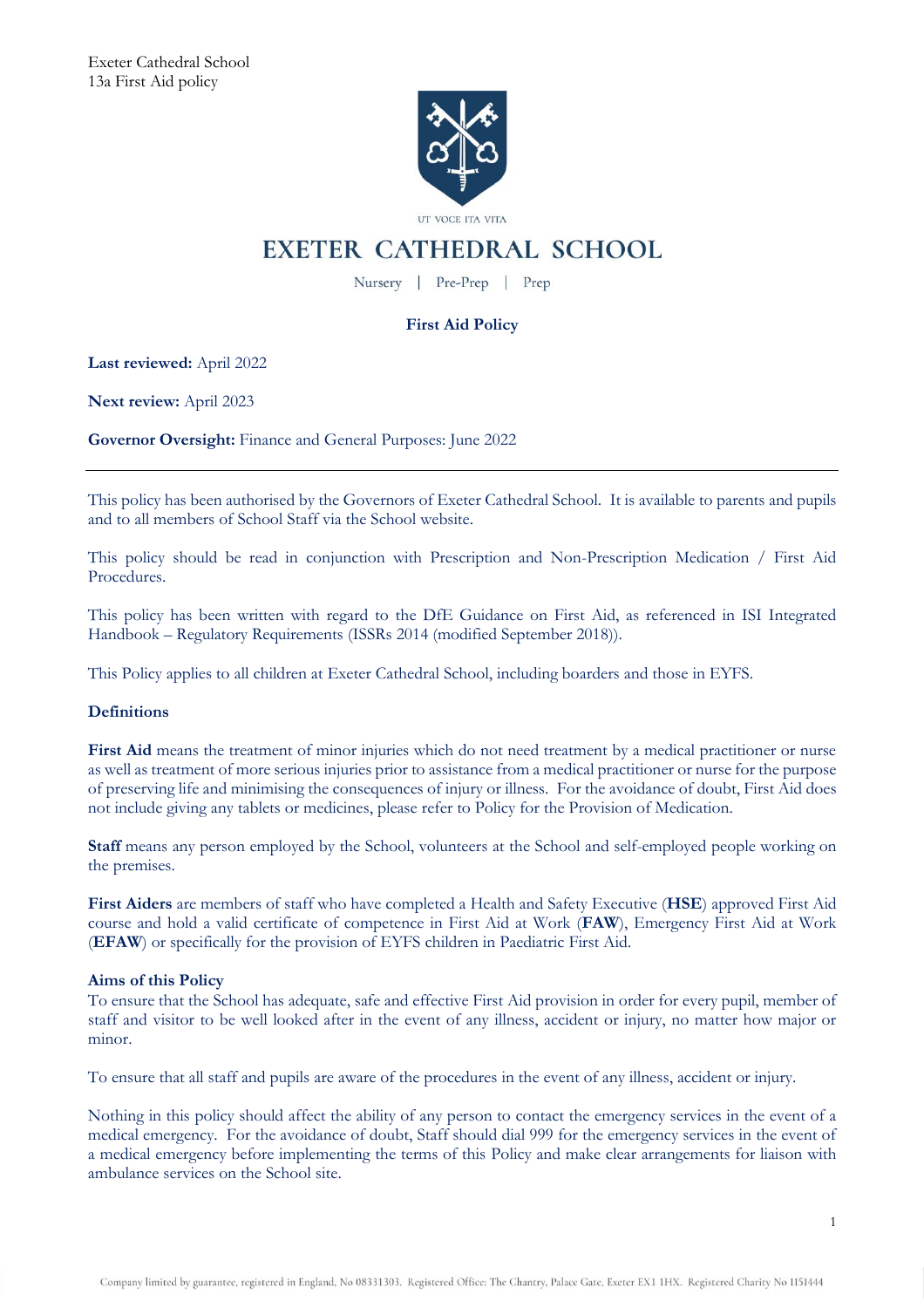Exeter Cathedral School 13a First Aid policy

#### **Who is responsible?**

The Governors of Exeter Cathedral School, as the employer, have overall responsibility for:-

Ensuring that the School has adequate and appropriate First Aid equipment, facilities and First-Aid personnel and for ensuring that the correct First Aid procedures are followed.

Ensuring that suitable and sufficient risk assessments of the health and safety of employees, pupils and visitors to the School are carried and for identifying the measures taken for controlling those risks.

The Director of Finance & Operations of Exeter Cathedral School is responsible for ensuring that all staff and pupils (including those with reading and language difficulties) are aware of, and have access to, this policy.

The Director of Finance & Operations is responsible for ensuring that the School has sufficient First Aid personnel.

The Director of Finance & Operations delegates to the School Nurse the day-to-day responsibility for ensuring that there is adequate and appropriate First Aid equipment and facilities.

The Director of Finance & Operations is responsible for ensuring that First Aid personnel have up to date training.

The Headmaster delegates to the School Nurse, in liaison with the Admissions Manager for new joiners, responsibility for collating medical consent forms and important medical information for each pupil and ensuring the forms and information are accessible to staff as necessary.

#### **First Aiders**

The list of qualified first aiders and paediatric first aiders can be found on display in the prep school staff room, the Hall House staff room.

The main duties of First Aiders are to give immediate First Aid to pupils, staff or visitors when needed and to ensure that an ambulance or other professional medical help is called when necessary. First Aiders are to ensure that their First Aid certificates are kept up to date through liaison with the Director of Finance & Operations.

The First Aiders will undergo update training at least every three years.

All staff should read and be aware of this Policy, know who to contact in the event of any illness, accident or injury and ensure this Policy is followed in relation to the administration of First Aid. All staff will use their best endeavours, at all times, to secure the welfare of the pupils.

It is our policy that there will be at least one qualified person (paediatric? Or just general FA?) on site when pupils are present.

#### **First Aid Boxes**

First Aid boxes are marked with a white cross on a green background and are stocked by the School Nurse. First Aid boxes are to be inspected by the School Nurse half termly. If items are used the School Nurse should be informed so that the relevant box can be restocked. The contents of first aid boxes is in accordance with the guidance given in HSE document ''Basic advice on first aid at work'' INDG 347.

First aid boxes are located at these positions around the site and are as near to hand washing facilities as is practicable:-

The Chantry – main reception, playground, kitchen and the School Nurse's room Eyre House – common room, treatment room, bistro Evans Building – science laboratory and corridor Chapman – what's this? CDT room and Art Room Coach House – food technology room Kalendar Hall – front hall Hall House – staff room and Reception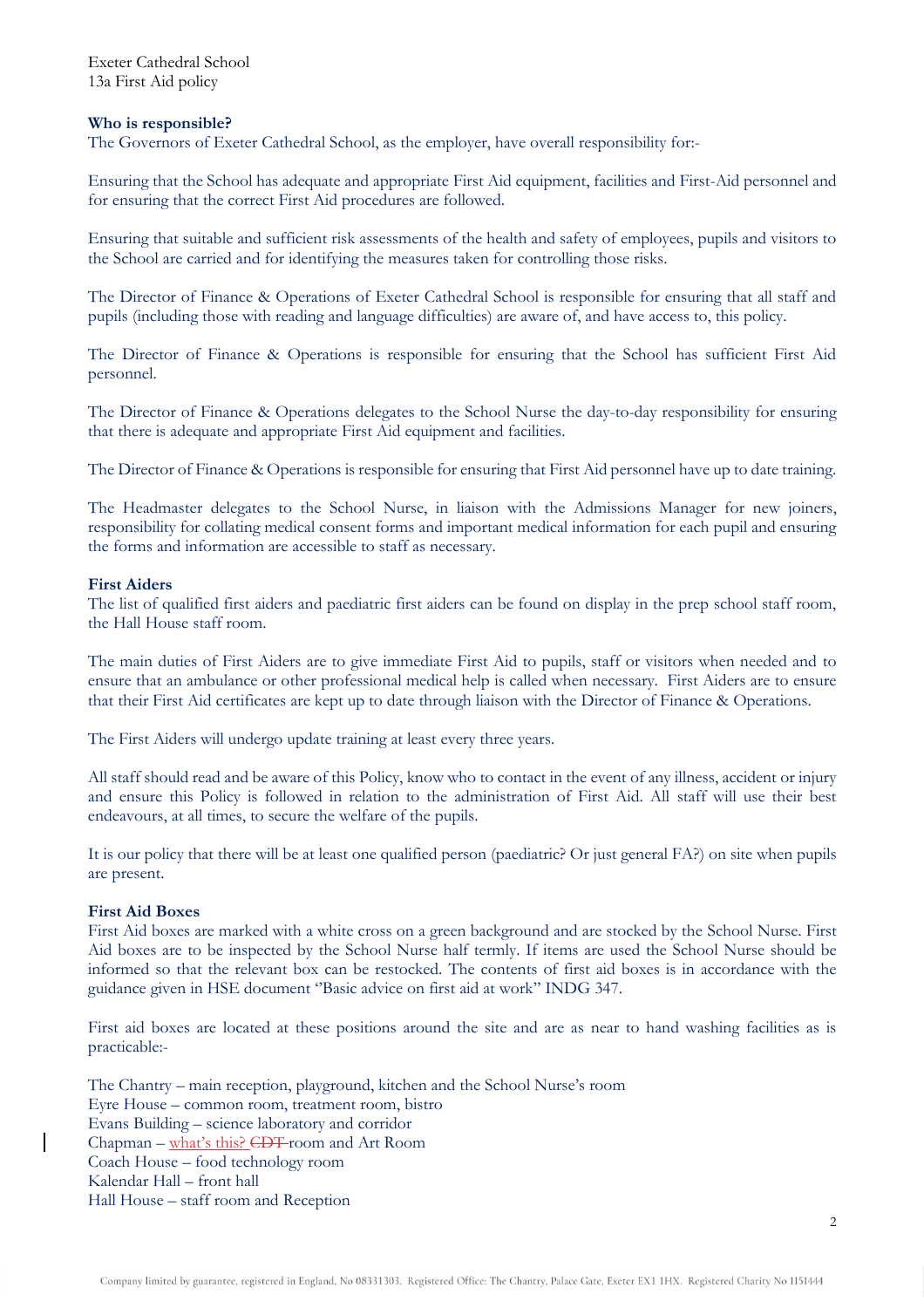Exeter Cathedral School 13a First Aid policy

Nursery – kitchenette Gym

Maintenance Store

Eye wash stations are also located on the ground floor CDT in Chapman, in the science laboratory in Evans Building and the Maintenance Store.

#### **School Vehicles**

The School minibuses all have a prominently marked First Aid box on board which is readily available for use and which is maintained in a good condition. First Aid kits for offsite PE and games activities are stored in the central Staff Room. First Aid kits must be taken when groups of pupils go out of school on organised trips or to participate in sports.

#### **Automated External Defibrillator (AED)**

The School has a portable AED available for use, should it be required. This is stored in the Reception are of the Chantry and although these devices can be used safely by anyone without training most staff have had specific training on its use. This device is also available to take to sports fixtures and events off site.

#### **Information on Pupils**

Parents are requested to provide written consent for the administration of First Aid and medical treatment before pupils are admitted to the School.

The School Nurse will be responsible for reviewing pupils' confidential medical records and providing essential medical information regarding allergies, recent accidents or illnesses, or other medical conditions which may affect a pupil's functioning at the School to the Headmaster, class teachers and First Aiders on a "need to know" basis. This information should be kept confidential but may be disclosed to the relevant professionals if it is necessary to safeguard or promote the welfare of a pupil.

Information held by the School Office will include a record of pupils who need to have access to asthma inhalers, EpiPens, injections or similar and this information should be circulated to teachers and First Aiders. Individual pupils (or their form teachers as appropriate) usually have responsibility for keeping such equipment with them. Additional spare inhalers should also be provided to the School by parents of children that require them. In other cases, the equipment should be suitably labelled and will be stored securely, either in the School Office or the treatment room (for access by suitably qualified staff and pupils when appropriate).

Medical records for all Pre-Prep, Prep School pupils and Boarders are stored on the School's MIS. This information includes medical consent forms, records of any medication or first aid that can or cannot be given and records of all accidents and injuries.

#### **Procedure in the event of illness**

If a pupil feels unwell they should be taken to the Nurse's Office. If it is only a minor problem another pupil should accompany them but in more serious cases a member of staff should contact the School Nurse.

If a pupil becomes ill during the day the School will contact the parents so that the child can be collected if required.

If a child cannot be collected immediately and is too unwell to wait the Library or the School Nurse's room there is access to the School treatment room which is managed by the School Nurse.

The School Nurse is on duty daily from 08h00 – 17h00 and will administer first aid and deal with accidents and emergencies or when someone is taken ill.

#### **Procedure in the event of an accident**

If an accident occurs, then the member of staff in charge should be consulted. That person will assess the situation and decide on the next course of action, which may involve calling immediately for an ambulance. First Aiders can also be called for if necessary.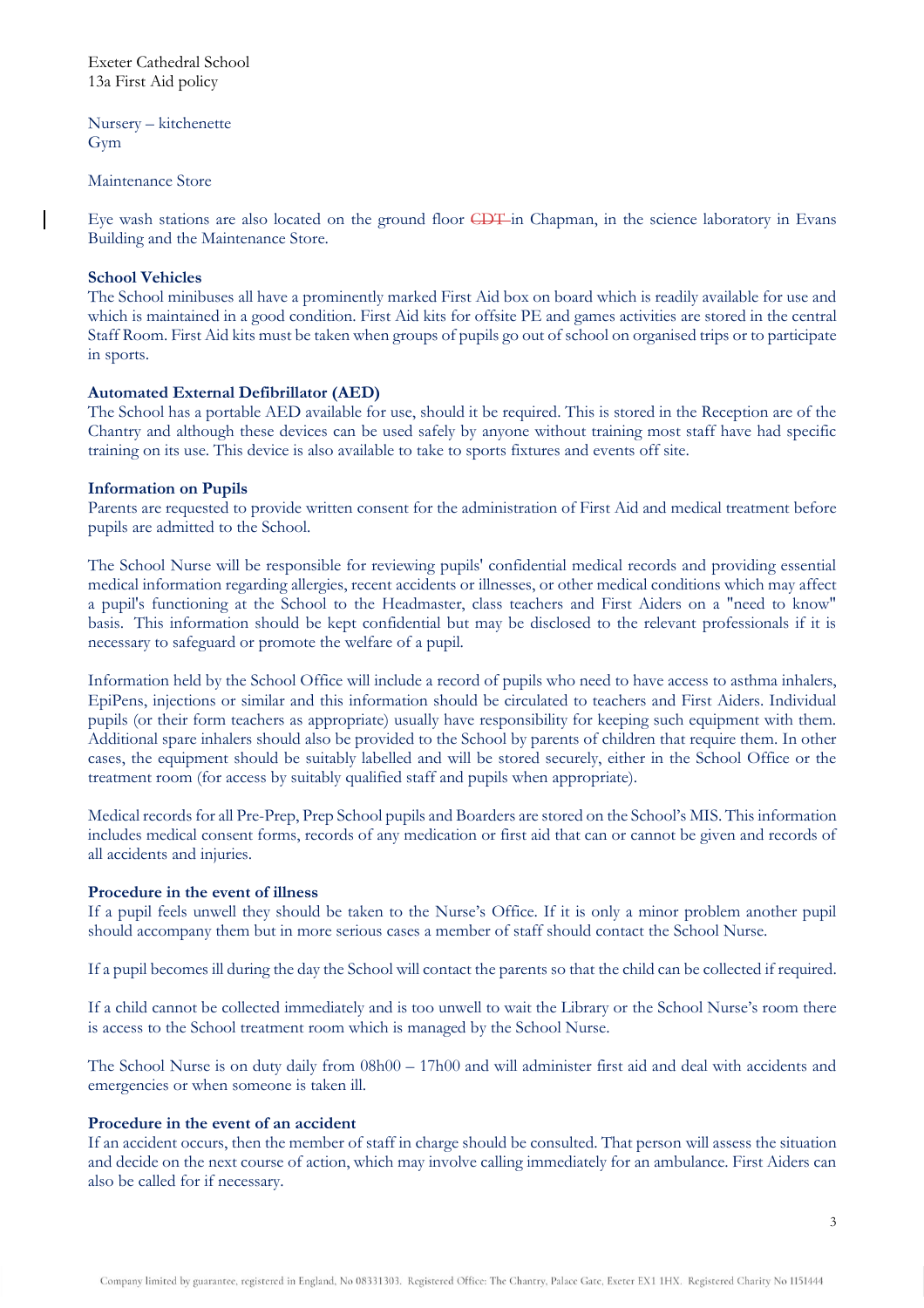Exeter Cathedral School 13a First Aid policy

In the event that the First Aider does not consider that they can adequately deal with the presenting condition by the administration of First Aid, then they should arrange for the injured person to access appropriate medical treatment without delay.

If an ambulance is called then the First Aider in charge should make arrangements for the ambulance to have access to the accident site. Arrangements should be made to ensure that any pupil or adult is accompanied in the ambulance if necessary, or followed to hospital, by a member of staff if it is not possible to contact the parents in time. In this instance a photocopy of the child's medical questionnaire (completed on entry to the School) must be provided for medical professionals.

The member of staff should inform the Director of Finance & Operations and Headmaster as soon as practically possible.

## **Procedure in the event of contact with blood or other bodily fluids**

If a spillage of blood or other bodily fluids occurs, the Maintenance Team or School Nurse must be informed. They will then arrange for the proper containment, clear up and cleansing of the spillage site.

The First Aider should take the following precautions to avoid risk of infection:-

- cover any cuts and grazes on their own skin with a waterproof dressing;
- wear suitable disposable gloves when dealing with blood or other bodily fluids;
- use suitable eye protection and a disposable apron where splashing may occur;
- use devices such as face shields, where appropriate, when giving mouth to mouth resuscitation;
- and, wash hands after every procedure.

If the First Aider suspects that they or any other person may have been contaminated with blood and other bodily fluids which are not their own, the following actions should be taken without delay:-

- wash splashes off skin with soap and running water;
- wash splashes out of eyes with tap water or an eye wash bottle;
- wash splashes out of nose or mouth with tap water, taking care not to swallow the water;
- record details of the contamination;
- and, report the incident to the School, Nurse and take medical advice if appropriate.

#### **Procedure in the event of off-site accident, injury or illness**

A First Aid kit should be carried by all teachers in charge of off-site activities. An allergy list will be part of the First Aid kit. Any treatment or incident should be recorded on return to the School by the member of staff in charge.

Leaders of School trips must ensure that First Aid provision is appropriate to the activities and groups concerned.

Under Early Years Foundation Stage (EYFS) requirements, at least one person on the premises and one person on outings must have a paediatric first aid certificate.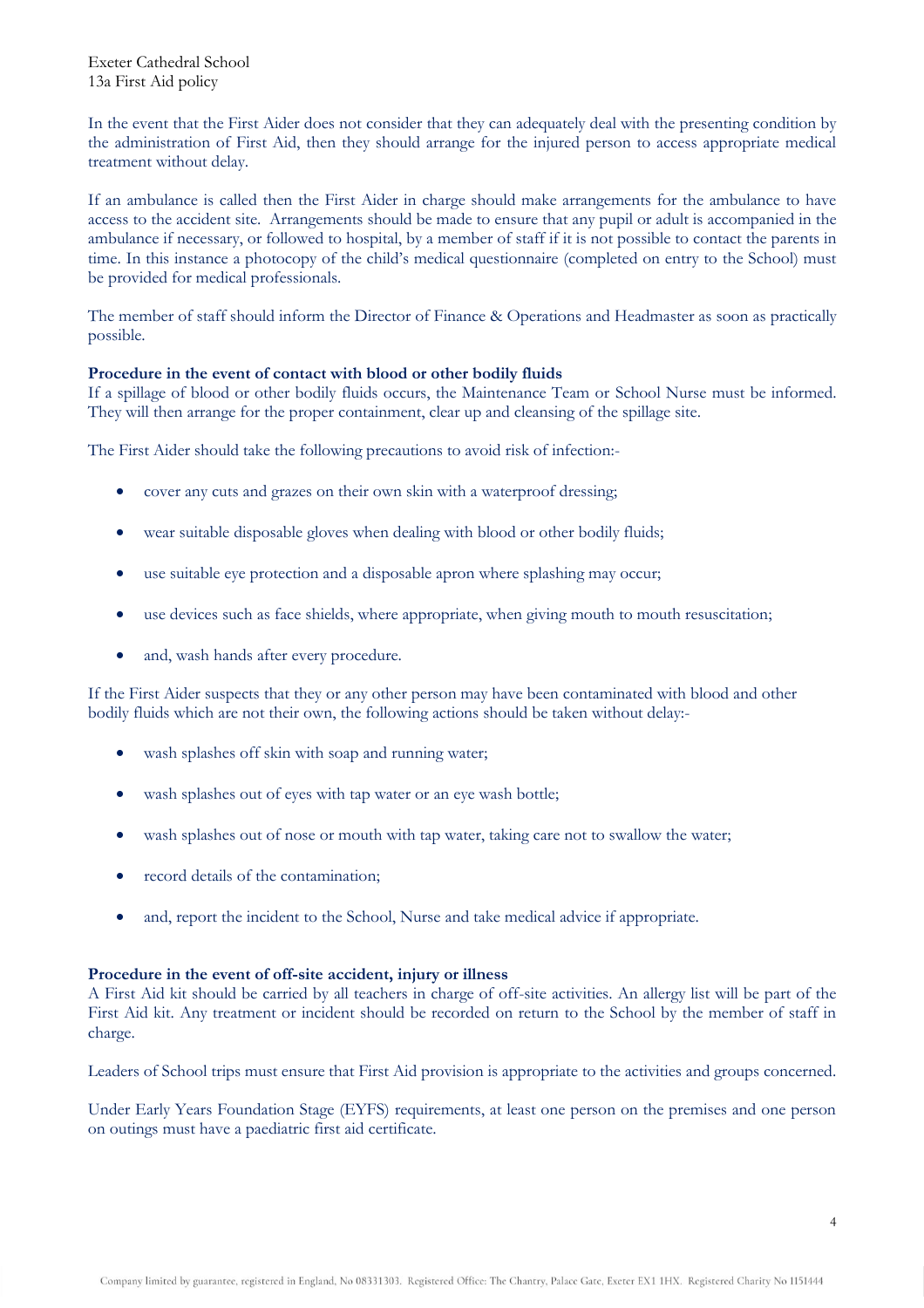## **Dealing with Pupils with Asthma**

Older pupils carry inhalers with them and used them as necessary. Younger children's' inhalers are looked after by a member of staff and made available as necessary. Parents are asked to provide school with a spare inhaler – these are stored by the School Nurse.

## **Dealing with Pupils with Allergies**

Information about pupils with allergies is provided to all teachers and First Aiders. Details of pupils who have been prescribed EpiPens to use in instances of allergic reaction are included in this information. All staff have received training on the use of EpiPens and should be aware of the location of spare EpiPens for specific pupils. Individual pupils (or their form teachers as appropriate) usually have responsibility for keeping such equipment with them. Details on the administration of EpiPens are stored with the device and in all first aid boxes and is also displayed in the staff rooms at the Chantry and Hall House. See Appendix 2 (a & b) – Anaphylaxis treatment.

## **Dealing with Pupils with Epilepsy**

At the time of writing (April 2022), there are no pupils with epilepsy at ECS. Should any pupil suffer a fit or seizure, the School Nurse should be called for without delay.

## **Dealing with Pupils with Diabetes**

See Appendix 1 – Diabetes Flow Chart.

#### **Boarders**

During the school day, first aid is administered by the School Nurse, and all incidents/responses are documented and recorded as below.

When a boarder is in the care of the boarding house, first aid is administered by the duty staff, and all incidents recorded on the School's MIS. The duty staff will be vigilant for the boarder's health and welfare, particularly after first aid has been administered, and will pass on information and action taken to the next duty staff, both verbally and on the School's MIS.

For bumps to the head and serious injuries, parents will be informed, within 24 hours where reasonably practicable.

#### **Dealing with Boarders who are ill overnight or over the weekend**

Boarders who are ill over night or over the weekend are generally sent home, if appropriate. In the meantime, they are cared for in the treatment room. If the boarder requires assistance there is a pull cord in the treatment room which alerts the duty member of staff via a bleeper The treatment room also has a school landline phone to call reception/the School Nurse during the school day. Overnight (and during boarding hours) pupils can phone the boarding duty phone to summon assistance. Where the treatment room is used during the school day in this way, and depending on the age, perceived vulnerability, competence and state of health of the child, a member of staff will supervise closely from, for example, the Bistro with the door open.

#### **Reporting**

All injuries, accidents and illnesses, however minor, must be reported to the School Nurse via the accident books, carbon copy taken to School Nurse's office.

**Accident report form:** The member of staff in charge at the time will fill in an accident report form for every serious or significant accident that occurs on or off the School site if in connection with the School. This will be kept by the School Nurse. Records should be stored for at least three years or if the person injured is a minor (under 18), until they are 21.

**Reporting to Parents:** In the event of accident or injury sustained, parents must be informed on the same day or as soon as reasonably practicable, and of any first aid given. The member of staff in charge at the time will decide how and when this information should be communicated, in consultation with the Headmaster if necessary.

*The school follows the NHS Choices guidelines for children being too ill to attend school, details can be found on the NHS Choices website:* <http://www.nhs.uk/Livewell/Yourchildatschool/Pages/Illness.aspx> *i.e. in cases of vomiting and diarrhoea children should definitely be kept off school until at least 48 hours after their symptoms have gone.*